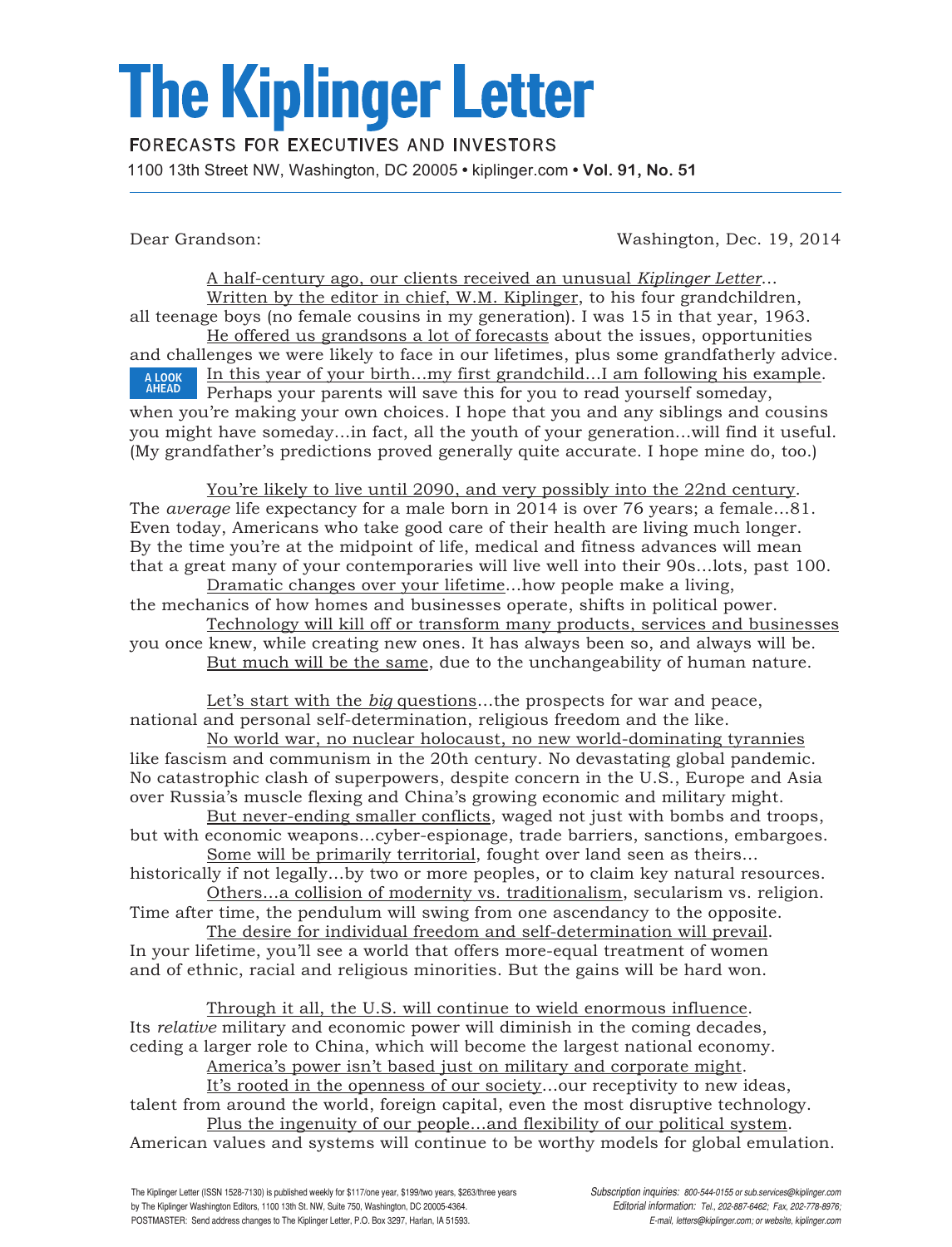What will America be like when you're an adult…say 36 years old?

One-fourth more people than today and even more urban/suburban. A total population of about 400 million...seven out of every eight living in a metro area. A whopping 36 million of them will call the New York or Los Angeles area home. YOUR AMERICA

All told…about 40 million additional households. Although a bit smaller on average than those of today, each will need a home…whether apartment or house… and all the trappings that come with it: Furniture, appliances, insurance, utilities. Technology will, of course, change exactly what products and services are required as well as how they're provided, but the volume of what's needed will continue to grow.

> When you're ready to start your family, Americans will look different, too: Much more ethnically and racially diverse than in 2014, your birth year.

By mid-century, no single ethnicity or race will be a majority, though non-Hispanic whites will continue to be the largest U.S. racial/ethnic group.

Odds are that you won't even notice, however, because the racial and ethnic makeup of the country as a whole in 2050 will look much like the composition of your kindergarten class on your first day of school.

In general, much less racial and ethnic tension. A more accepting, tolerant society…at least in part because more Americans will be of mixed ethnicity or race. In fact, by the time you are likely to marry (at about 30, if you're like most of your generation), one in four or five newly marrieds will be mixed pairs,



compared with about one in seven couples now. Also, chances are that by then: Many more political leaders from different backgrounds…Latino, Asian, mixed race, gay...even in the White House. And more female leaders everywhere.

Periods of extreme partisan rancor will ebb and flow over your lifetime. When things get nasty enough, there will be a backlash...toward more cooperation. America's two-party system will endure, with third parties cropping up

now and then, catering to the nation's most liberal and most conservative voters.

More independents are likely to be elected, though…a cadre of politicians who eschew labels and owe loyalty to neither the Democrats nor the Republicans. Periods when a single party controls both Congress and the White House are likely to be short and infrequent. Voters *like* the counterweights in a divided government.

The toughest issues of your lifetime? Similar to what your young parents, the millennial generation, will grapple with as voters and activists themselves. All will involve difficult trade-offs between costs and benefits:

Personal privacy vs. commercial convenience. National security vs. ease of commerce, travel, free speech and privacy. And many, many more thorny choices. Among them:

Keeping our promises to an aging America. Will you and your fellow voters trim future Social Security/Medicare benefits…or accept higher taxes on yourselves?

Immigration. Given America's low birthrate, how many more foreign workers will you willingly accept to keep our economy growing, and how will you regulate this?

Increasing income inequality. Will you accept this trend as unavoidable, or tell government, with your votes, to fight it with income redistribution policies?

Environmental protection. How much cost and regulation of your life… your choices in fuels, transportation, housing and food…will you accept in exchange for cleaner air, water and, maybe, more-stable global weather and temperatures? Your ultimate choice: Bigger government or greater personal freedom.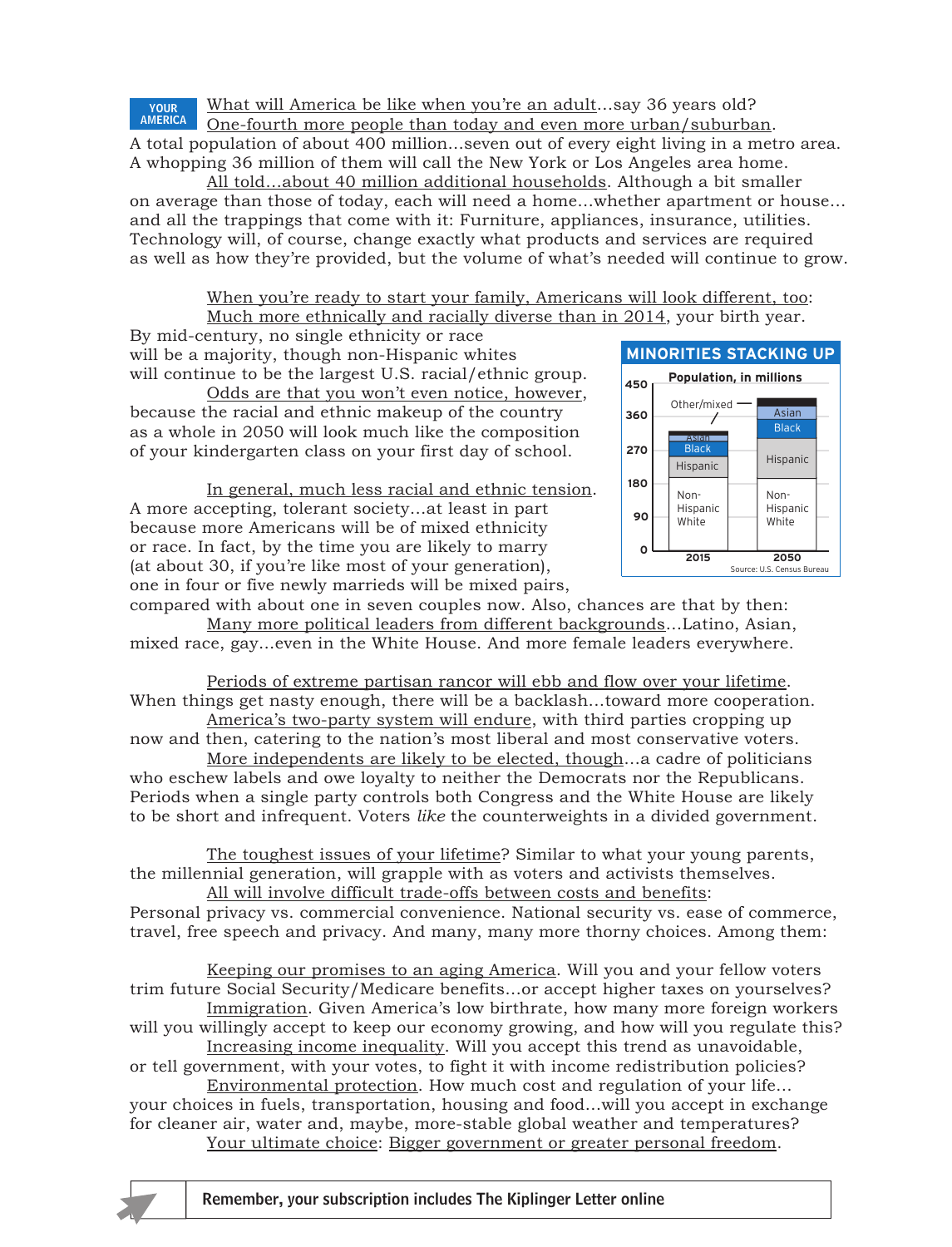Now, what about your prospects for careers and earnings?

There's a lot of anxiety today…fear of downward mobility for the generation of young adults that includes your parents, aunts and uncles. There's great worry that they will be the first generation in U.S. history to live less well than their parents. INCOME & WORK

I think it's an unfounded fear…for both your parents and, much later, you and your generation. Yes, some won't fare well, especially those with limited skills in jobs that are most vulnerable to overseas competition and automation at home.

Those of you who prepare well for tomorrow's jobs will do just fine.

Your future is largely in your own hands: The choices you and your parents make for you…what you study, how diligently you apply yourself, the sacrifices that your family makes for your future success. Watch how Asian-Americans do this. Their kids aren't any smarter than others, but they sure do study a lot more, and they tend to major in the sciences, math, engineering and other tough fields.

College will still be very expensive, but the rate of cost hikes will decline from recent highs toward the inflation rate, and more states will sweeten their help for middle-income students at community colleges and at four-year institutions.

The earnings boost from a college degree, already substantial, will grow over the years as more jobs require a degree, whether actually necessary or not.

Also, vocational education will make a comeback, focusing on skilled jobs in automated manufacturing, health, machinery repair and the building trades.

The greatest job growth? In knowledge-based fields like biotech, accounting, finance, cybersecurity, health care and Web design. But basic manufacturing, government and retailing will see their shares of total employment flatten and fall.

> <u>Business will be truly global,</u> so you and your peers will be more likely **10 PT INTERSTATE BOLD**

than your parents are to work overseas at one point or another in your careers.

Languages will help you as well. A good choice: Chinese. But English will still be the lingua franca of business around the world, spoiling us Americans.

You'll change jobs a lot more often than your parents ever did…careers, too... out of necessity or just for a fresh start.

Self-employment is more likely... an entrepreneur or a contractor. Either way,  $\begin{bmatrix} 84 & 94 & 94 & 14 & 24 & 34 & 44 \end{bmatrix}$ without both employer control and benefits.



Bottom line on your generation's earnings: They will exceed your parents', on average, with great variations, depending on one's education and career choice.

Median household income, in today's dollars, will climb about 17% by 2044, when you are 30 years old…from today's \$53,700 to about \$63,000. Biggest factor: Rising productivity, enabling employers to pay workers more without raising prices.

True, it's just a continuation of weak income gains in recent decades. But it *is* growth, not the decline some economists today are predicting.

The figure for *average* household income will grow much more…44% by 2044. Why? Because faster gains for high-incomers will skew the average

to the upside. The earnings from executive and professional jobs...in addition to rents, interest and dividends...will let them enjoy an expanding share of national income.

This income inequality is likely to increase in your lifetime. Many causes: The star system in executive compensation (just as in sports and entertainment), strong asset values and a growing tendency of high-earning professionals to marry each other, concentrating more income in fewer households. (No remedy for *that*.)

For instant online access and searchable archives, go to kiplinger.com/start